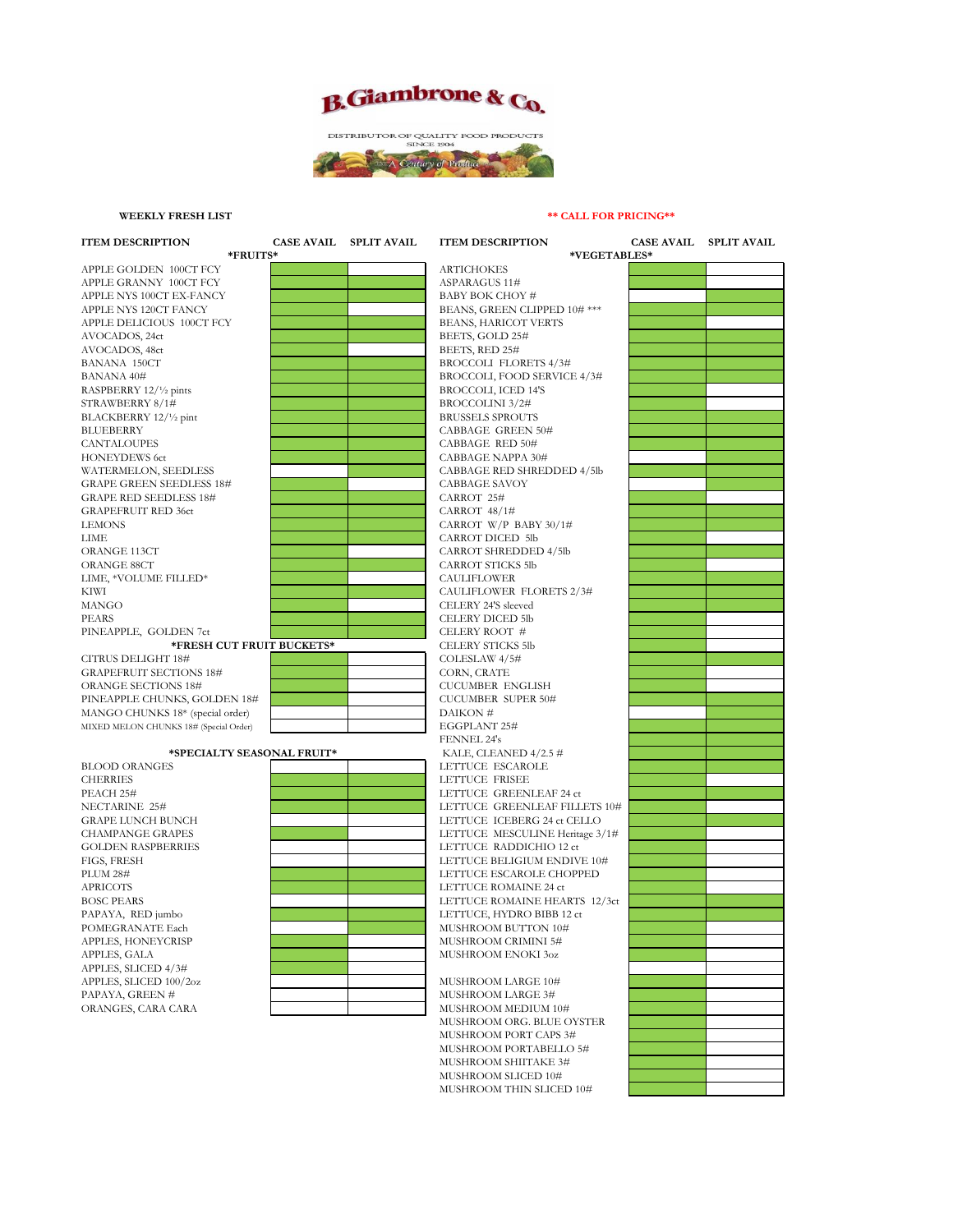| <b>ITEM DESCRIPTION</b>                   | <b>CASE AVAIL SPLIT AVAIL</b> | <b>ITEM DESCRIPTION</b>                  | <b>CASE AVAIL SPLIT AVAIL</b> |
|-------------------------------------------|-------------------------------|------------------------------------------|-------------------------------|
| *SPECIALTY AND SEASONAL VEGETABLES*       |                               | *VEGETABLES*                             |                               |
| LETTUCE MACHE HYDRO                       |                               | ONION DICED 4/5lb                        |                               |
| <b>RAMPS</b>                              |                               | ONION DICED RED                          |                               |
| <b>FIDDLEHEADS</b>                        |                               | ONION RED SLICED 5lb                     |                               |
| <b>ENGLISH PEAS #</b>                     |                               | ONION RED WHOLE PEELED                   |                               |
| JICAMA#                                   |                               | ONION SLICED 5lb                         |                               |
| POTATO 40 BAKER IDAHO                     |                               | ONION WHOLE PEELED 30#                   |                               |
| SQUASH BABY ZUCCINI                       |                               |                                          |                               |
| SQUASH BABY GR P/P<br>SQUASH BABY YEL P/P |                               | ONIONS GREEN 4/2#<br><b>ONIONS LEEKS</b> |                               |
| 50ct MIXED BABY CARROTS W/TOPS            |                               | ONIONS RED 25# ***                       |                               |
| CARROT W/P BABY W/TOPS 5#                 |                               | ONIONS SPANISH 50# ***                   |                               |
| TOMATO, 2# Mixed Baby Heirloom            |                               | ONIONS SUPER COLLOSSAL 50#               |                               |
| TOMATO, LARGE HEIRLOOM                    |                               | ONIONS W/P PEARL 5#                      |                               |
| HUNGARIAN HOT PEPPERS (Banana)            |                               | ONIONS, SWEET (VIDALIA)                  |                               |
| CAULIFLOWER, TRI COLOR                    |                               | <b>PARSNIPS</b>                          |                               |
| <b>FRESH FAVA BEANS #</b>                 |                               | PEPPER GREEN                             |                               |
| PEPPERS, PABLANO                          |                               | PEPPER JALAPENO 10#                      |                               |
| PEPPERS, VEGGIE SWEET 12/1#               |                               | PEPPER MIXED 11#                         |                               |
| KALE, LACINATO (BLACK)                    |                               | PEPPER RED 11#                           |                               |
| <b>COLLARD GREEN</b>                      |                               | PEPPER YELLOW 11#                        |                               |
| BEETS, CANDY CANE                         |                               | PEPPER DICED GREEN 5lb                   |                               |
| ASPARAGUS, JUMBO 11#                      |                               | PEPPER SLICED GREEN 5lb                  |                               |
| TOMATO, GREEN                             |                               | POTATO #2 BAKER IDAHO                    |                               |
| MUSHROOM, LION'S MANE (ORG)               |                               | POTATO 100 BAKER IDAHO                   |                               |
| MUSHROOM, SLICED CRIMINI                  |                               | POTATO 120 BAKER IDAHO                   |                               |
| MUSHROOM, SLICED PORTABELLO               |                               | POTATO 60 BAKER IDAHO                    |                               |
| NOODLES, ZUCCHINI 2/3#                    |                               | POTATO 70 BAKER IDAHO                    |                               |
| NOODLES, YELLOW SQUASH 2/3#               |                               | POTATO 80 BAKER IDAHO                    |                               |
| CAULIFLOWER PEARLS 6/2#                   |                               | POTATO 90 BAKER IDAHO                    |                               |
| GARLIC, BLACK #                           |                               | POTATO CHEF 50# REGULAR                  |                               |
| THAI BASIL #                              |                               | POTATO DICED 20# WATER                   |                               |
| CARROT, RAINBOW 25#                       |                               | POTATO FINGERLINGS 10#                   |                               |
| MUSHROOM HONSHIMENJI 3#                   |                               | POTATO RED "A" 50#<br>POTATO RED "B" 50# |                               |
| *HERBS*                                   |                               | POTATO RED DICE 20# WATER                |                               |
| ARUGULA ROCAT 2/1.5#                      |                               | POTATO WHITE "B" 50#                     |                               |
| <b>BASIL 802</b>                          |                               | POTATO WHOLE PEELED 20#                  |                               |
| CHERVIL 40Z                               |                               | POTATO YAMS                              |                               |
| <b>CHIVES 40Z</b>                         |                               | POTATO YUKON GOLD 50#                    |                               |
| <b>CHIVES 40Z</b>                         |                               | POTATO PURPLE #                          |                               |
| <b>CILANTRO 40Z</b>                       |                               | POTATO WHITE MASH 4/5#                   |                               |
| DILL <sub>402</sub>                       |                               | POTATO YAMS PETITE                       |                               |
| <b>LEMON GRASS 1#</b>                     |                               | <b>RAPINI</b>                            |                               |
| RAINBOW MICRO GREENS 402                  |                               | ROMAINE BLEND 80/20 4/5#                 |                               |
| MINT 40Z                                  |                               | ROMAINE CUTS 6/2#                        |                               |
| OREGANO 4oz                               |                               | RUTABAGAS 25#                            |                               |
| PARSLEY CURLY 60'S                        |                               | SALAD MIX 4/5#                           |                               |
| PARSLEY PLAIN 60's                        |                               | SALSIFY 2.2#                             |                               |
| ROSEMARY 40Z                              |                               | SHREDDED LETTUCE 4/5#                    |                               |
| CILANTRO 4/1#                             |                               | SNAP PEA CLIPPED 10#                     |                               |
| SAGE 4oz                                  |                               | SNOW PEA CLIPPED 10#                     |                               |
| <b>TARRAGON 402</b>                       |                               | SPINACH 12/10oz                          |                               |
| THYME 40Z                                 |                               | SPINACH BABY 4#                          |                               |
| THYME LEMON 8 oz                          |                               | SPROUTS 3-BEAN 3#                        |                               |
| WATERCRESS HYDRO 1#                       |                               | SPROUTS ALFALFA 3#                       |                               |
| <b>LEATHER LEAVES</b>                     |                               | SPROUTS RADISH 14/1#                     |                               |
| <b>LEMON LEAVES</b>                       |                               | <b>SOUASH ACORN</b>                      |                               |
| ORCHIDS 50CT                              |                               | SQUASH BUTTERNUT<br>SQUASH GREEN 20#     |                               |
| PANSIES 50 CT.<br>PETALS 7 x 7            |                               | SQUASH SPAGHETTI                         |                               |
| GARLIC, DRY #                             |                               | SOUASH YELLOW 20#                        |                               |
| GARLIC CHOPPED IN OIL 32 oz.              |                               | SWISS CHARD BR. LIGHTS                   |                               |
| <b>GARLIC PEELED 5# Calif</b>             |                               | TOMATILLO 10#                            |                               |
| GINGER MINCED 7.25 oz                     |                               | <b>TOMATO 5X6 25#</b>                    |                               |
| SHALLOT DRY #                             |                               | TOMATO 6X6 25#                           |                               |
| SHALLOT PEELED 5#                         |                               | TOMATO BASKET 10#                        |                               |
| GINGER ROOT #                             |                               | TOMATO DICED 2/5#                        |                               |
| HORSERADISH ROOT #                        |                               | TOMATO GRAPE                             |                               |
|                                           |                               | TOMATO PLUM 25#                          |                               |
|                                           |                               | TOMATO SLICED 2/5#                       |                               |
|                                           |                               | TOMATO SUNDRIED JULIENNE 5#              |                               |
|                                           |                               | TOMATO VINE 11#                          |                               |
|                                           |                               | TURNIP 25#                               |                               |